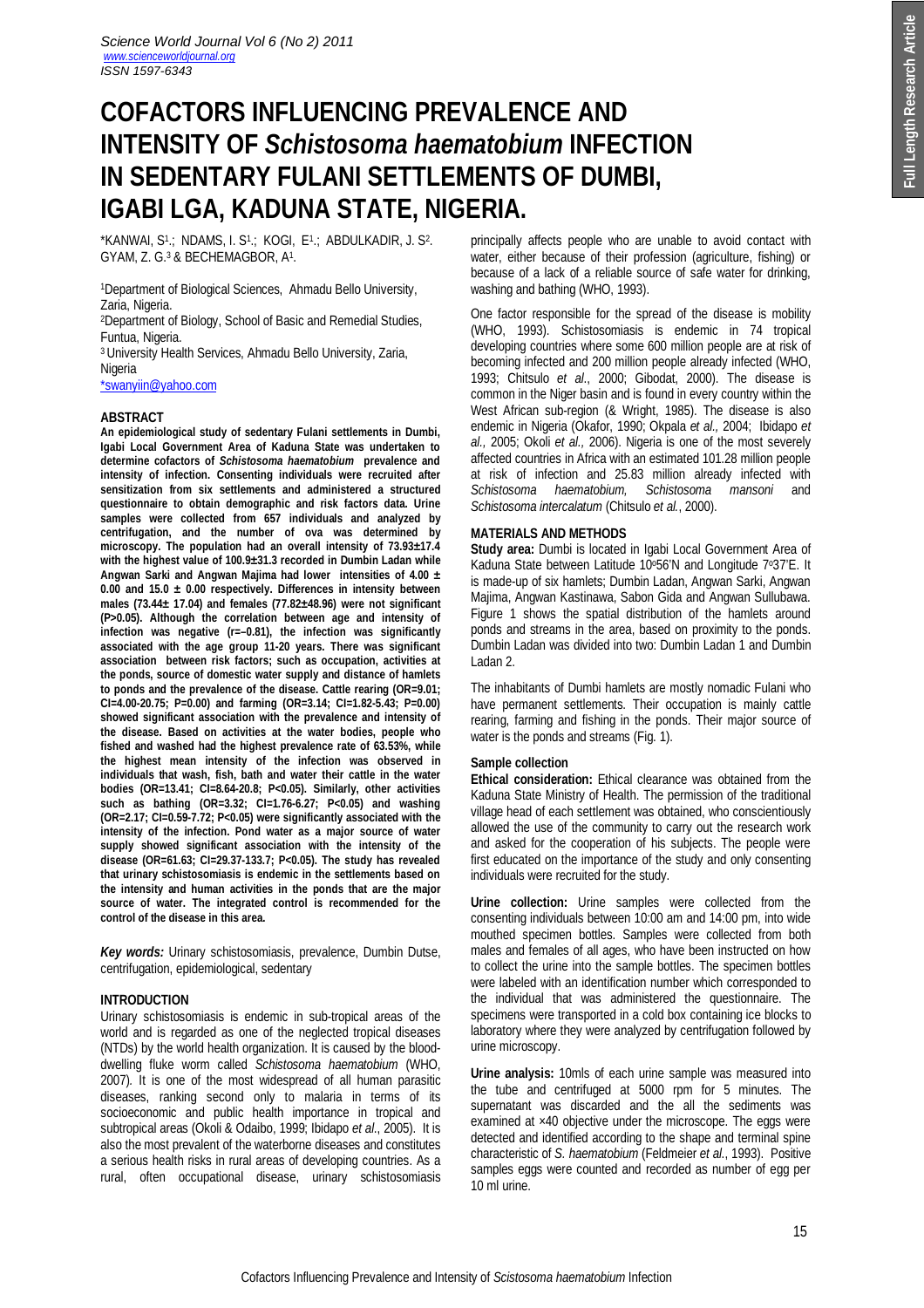

**FIG. 1. SPATIAL DISTRIBUTION OF DUMBI HAMLETS.**

**Administration of questionnaires:** A structured questionnaire was administered to the consenting individuals recruited for the study in which demographic data (age, sex, marital status, occupation, knowledge of the disease and vector etc) and risk factors (such as occupation, distance to ponds, source of domestic water supply, activities at the water bodies etc) were recorded. The questionnaire was interpreted in the local dialect (Hausa language) for ease of understanding of those who cannot read or speak the English language. Each questionnaire was given an identification

number which also corresponded to the individual whom urine sample was collected.

# **RESULTS**

The overall intensity of urinary schistosomiasis per 10ml of urine is  $73.93±17.4$ . Dumbin Ladan had the highest mean intensity of 100.9±31.3, while Sabon Gida had the lowest intensities of 1.0±00. Dumbin Ladan and Sabon Gida showed significant association with the intensity of the disease as shown in Table 1.

| <b>Hamlets</b>   | No.<br><b>Sampled</b> | No.<br><b>Infected</b> | <b>Intensity</b><br>(mean ova count/10ml urine $\pm$ S.E) | <b>Odd</b><br>Ratio(95%CI) | χ2    | P-value          |
|------------------|-----------------------|------------------------|-----------------------------------------------------------|----------------------------|-------|------------------|
| Dumbin Ladan     | 143                   | 87                     | $100.9 + 31.3$                                            | 8.68(5.63, 13.4)           | 121.2 | $0.0000*$        |
| Angwan Sarki     | 168                   |                        | $4.0 + 00$                                                | 0.01(0.00, 0.08)           | 70.41 | $0.0000^{\circ}$ |
| Angwan Kastinawa | 122                   | 69                     | $45.7 + 6.2$                                              | 5.95(3.83, 9.27)           | 76.72 | $0.0000^{\circ}$ |
| Angwan Majima    | 172                   |                        | $15.0 + 00$                                               | 0.01(0.00, 0.08)           | 72.81 | $0.0000^{\circ}$ |
| Sabon Gida       | 33                    | 3                      | $1.0 + 00$                                                | 0.29(0.07, 0.99)           | 3.89  | $0.0486*$        |
| Angwan Sullubawa | 19                    | 4                      | $8.0 + 3.85$                                              | 0.79(0.22, 2.59)           | 0.02  | $0.0040^*$       |
| <b>Total</b>     | 657                   | 165                    | $73.93 + 17.4$                                            |                            |       |                  |

|--|

The intensity of urinary schistosomiasis was shown to be higher in females (2.89%) than in the males (2.86%) (Fig 1). Age group 11- 20 years showed the highest intensity while least intensity was recorded in the 40+years age group, indicating a decrease in intensity with age (Fig. 3).

Intensity of urinary schistosomiasis was highest among the herdsmen (160.42±76.87) while the least intensity was recorded among people of other occupation  $(63.61 \pm 19.20)$  (Table 2).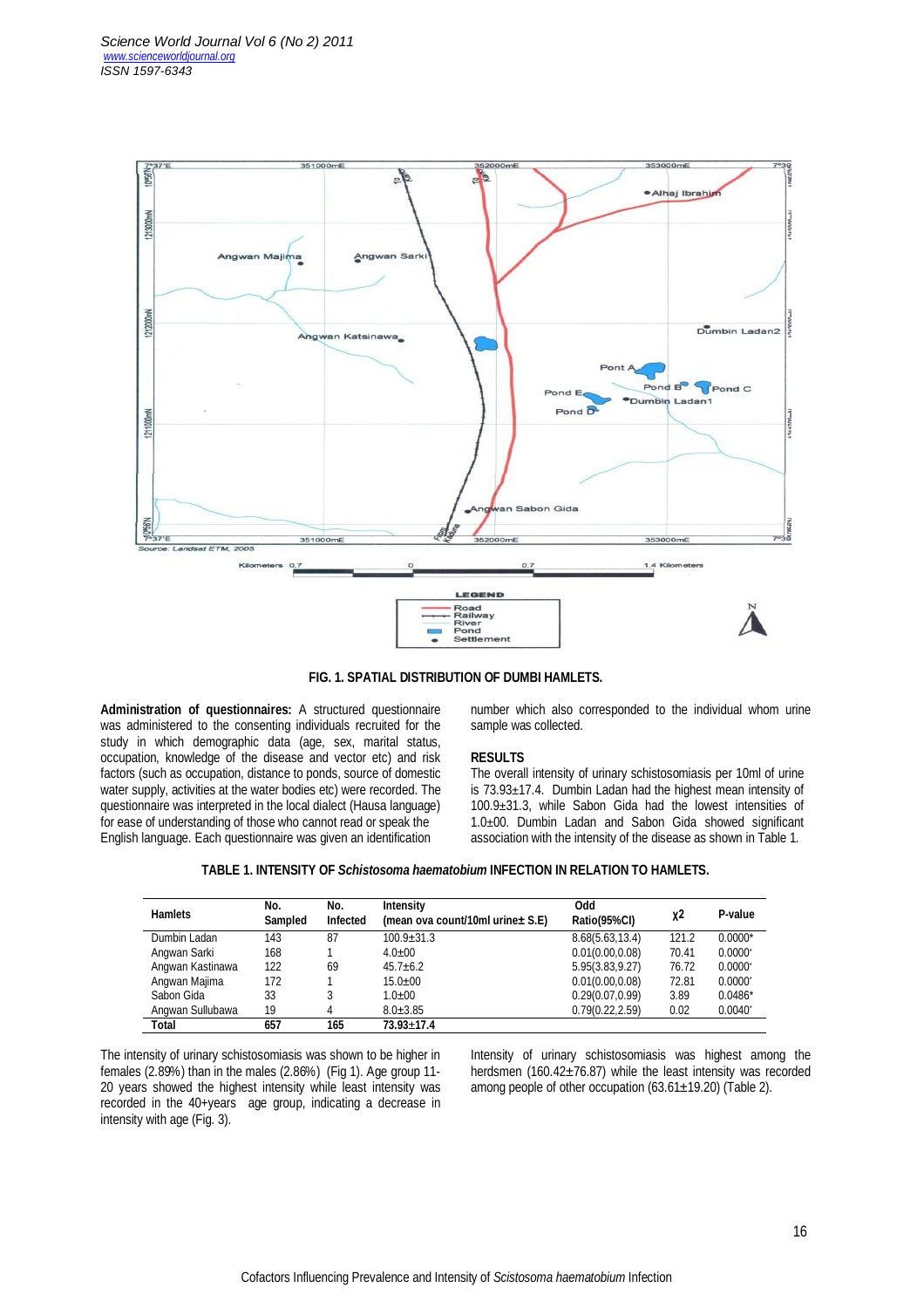

**FIG. 2. MEAN INTENSITY OF URINARY SCHISTOSOMIASIS INFECTION ACCORDING TO SEX IN DUMBI.**





| TABLE 2. INTENSITY OF Schistosoma haematobium INFECTION IN RELATION TO |
|------------------------------------------------------------------------|
| THE OCCUPATION OF INHABITANTS.                                         |

| <b>Occupation</b>  | No.<br><b>Sampled</b> | No.<br><b>Infected</b> | Prevalence<br>(%) | Intensity of<br>infection/10ml urine | <b>Odd Ratio</b><br>(95%C.1) | <b>Chi-Square</b><br>(x2) | P-value          |
|--------------------|-----------------------|------------------------|-------------------|--------------------------------------|------------------------------|---------------------------|------------------|
| <b>Herdsmen</b>    | 34                    | 24                     | 70.59             | $160.42 + 76.87$                     | 9.01(4.00.20.75)             | 41.23                     | $0.0000^{\circ}$ |
| <b>Farmers</b>     | 67                    | 32                     | 47.76             | $41.50 + 8.92$                       | 3.14(1.82.5.43)              | 19.03                     | $0.0000*$        |
| <b>Businessmen</b> |                       |                        | 33.33             | $20.0 + 0.00$                        | 1.49                         | 0.11                      | 0.7352           |
| Others             | 424                   | 106                    | 25.47             | $63.61 + 19.20$                      | 0.98(0.67.1.44)              | 0                         | 0.9976           |
| Total              | 657                   | 165                    | 25.11             | $73.93 \pm 17.4$                     |                              |                           |                  |

The highest intensity of *Schistosoma haematobium* infection of  $142.45\pm92.57$  per 10 ml of urine was observed in people who fish, wash, bath and water their cattle in these water bodies and the lowest in people who only wash (31.20±10.17) as shown in Table 3.

Based on the sources of domestic water supply, the result shows that the people that depended solely on the infested ponds had the highest intensity (76.99  $\pm$ 17.76) while those who have boreholes had the lowest intensity (9.50±5.50). This is presented in Table 4.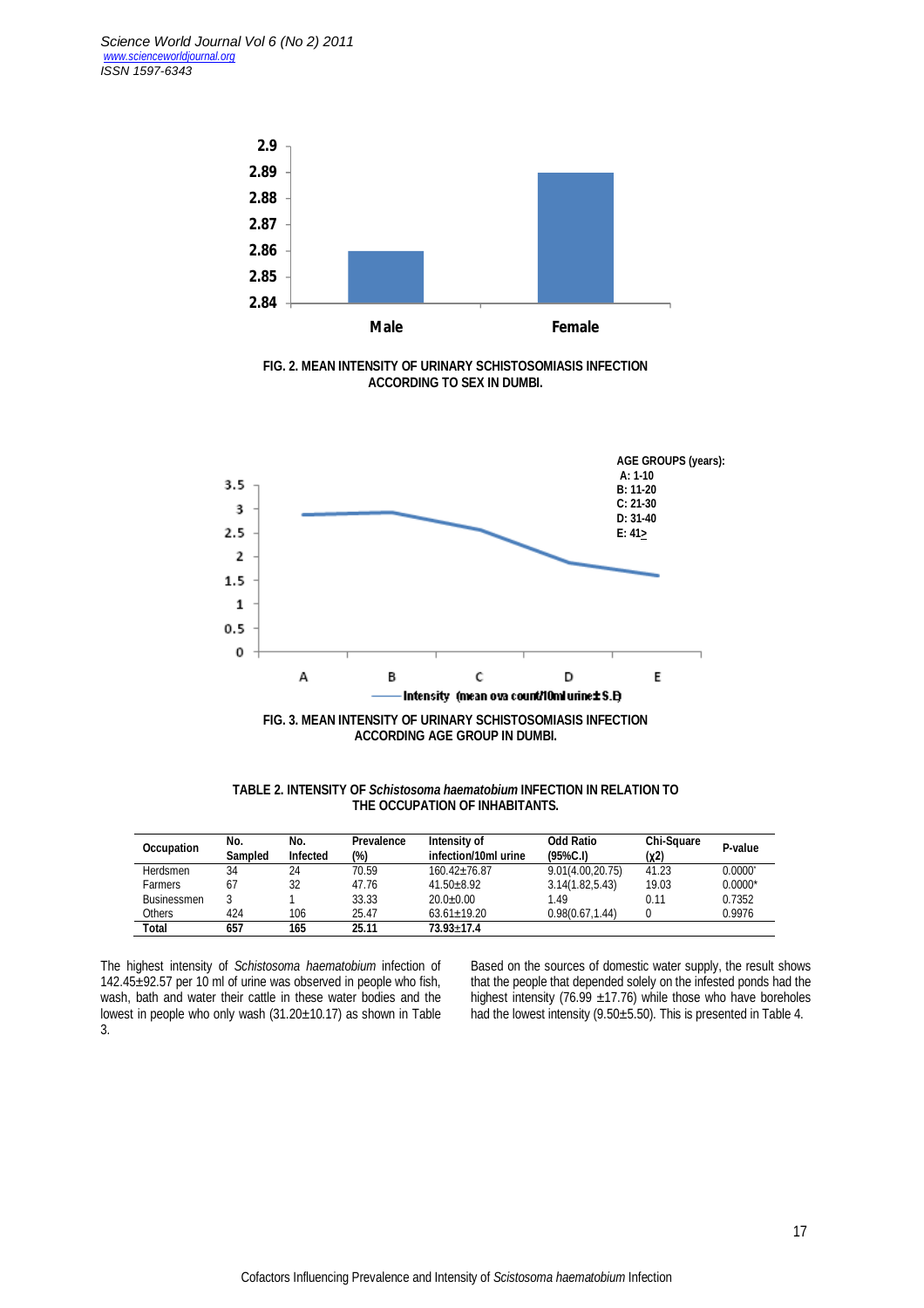| <b>Water Contact Activities</b> | No.<br><b>Sampled</b> | No.<br><b>Infected</b> | Prevalence<br>(%) | Intensity of<br><b>Infection</b> | <b>Odds Ratio</b><br>$(95\% \text{ C. I})$ | Chi Square<br>(x2) | P-value          |
|---------------------------------|-----------------------|------------------------|-------------------|----------------------------------|--------------------------------------------|--------------------|------------------|
| Fishing                         |                       | 00                     | 00.00             | 00.0                             | 0.00(0.00, 6.68)                           | 0.11               | 0.4193           |
| Washing                         | 12                    | 5                      | 41.67             | $31.20 \pm 10.17$                | 2.17 (0.59, 7.72)                          | 1.00               | 0.3180           |
| Bathing                         | 48                    | 24                     | 50.00             | $60.96 \pm 14.19$                | 3.32(1.76.6.27)                            | 15.65              | $0.0000*$        |
| Watering cattle                 | 4                     | $00 \,$                | 00.00             | 00.0                             | 0.00(0.0, 4.57)                            | 0.34               | 0.5595           |
| Fish &Watering                  | 170                   | 108                    | 63.53             | $63.45 \pm 18.80$                | 13.41(8.64,20.8)                           | 179.36             | $0.0000*$        |
| Fishing, Watering & Bathing     | 374                   | 21                     | 5.61              | $107.57 + 44.17$                 | 0.06(0.03.0.10)                            | 173.14             | $0.0000^{\circ}$ |
| Fishing, Watering, Bathing &    |                       |                        |                   |                                  |                                            |                    |                  |
| Watering cattle                 | 46                    |                        | 15.22             | $142.45 + 92.57$                 | 0.51(0.21, 1.23)                           | 2.04               | 0.1531           |
| <b>Total</b>                    | 657                   | 165                    | 25.11             | $73.93 + 17.4$                   |                                            |                    |                  |

# **TABLE 3. INTENSITY OF** *Schistosoma haematobiun* **IN RELATION TO WATER CONTACT ACTIVITIES OF INHABITANTS OF DUMBI**

# **TABLE 4. INTENSITY OF** *Schistosoma haematobium* **IN RELATION TO THE SOURCE OF DOMESTIC WATER SUPPLY**

| Source of<br>water | No.<br>sampled | No.<br>infected | Prevalence<br>(%) | Intensity of<br>infection | <b>Odd Ratio</b><br>(C I) | <b>Chi-Square</b><br>(x2) | P-value               |
|--------------------|----------------|-----------------|-------------------|---------------------------|---------------------------|---------------------------|-----------------------|
| <b>Stream</b>      | 52             |                 | 13.46             | $5.00 + 2.50$             | $0.44(0.18+1.04)$         | 3.43                      | 0.0695                |
| Pond               | 265            | 156             | 58.87             | $76.99 + 17.76$           | $61.63(29.37+133.7)$      | 267.90                    | $0.0000^{\circ}$      |
| <b>Borehole</b>    | 340            |                 | 0.59              | $9.50 + 5.50$             | $0.01(0.00+0.02)$         | 222.69                    | $0.0000$ <sup>*</sup> |
| Total              | 657            | 165             | 25.11             | $73.93 + 17.4$            |                           |                           |                       |

# **DISCUSSION**

The highest intensity recorded at Dumbin Ladan could be due to the presence of the infested ponds within the hamlet which serve as the major source of water for domestic purposes.Thereby predisposing them to the risk of infection. The lowest intensity was recorded in the hamlets which have boreholes. This shows the important role safe water supply plays in the control of urinary schistosomiasis (Udonsi *et al.,* 1990; Okoli *et al.,* 2006; WHO, 2007; Chigozie *et al.*, 2007).

The females had a higher mean intensity than the males, indicating a heavier worm burden in the females than in the males. This could be due to the fact that the females also, herd the cattle and carry out domestic chores at these ponds. This increases the frequency of their contact with the ponds.

The intensity of the disease showed a strong negative correlation (-0.81) with age. This could be due to the fact that young children are often involve in more activities that bring them to infested ponds, such as watering of the cattle, washing and bathing. The decrease with increase in age could also be due to reduced water contact and increased immunity with increase in age as earlier reported by Okoli *et al.,* (2006) and Chigozie *et al.,* (2007).

There was a significant association between the occupation and the prevalence and intensity of the disease. This can be attributed to the high frequency of contact the herdsmen and farmers have with the infested water, which predisposes them to the risk of infection as reported by Nmorsi *et al*., 2005; Okoli *et al.*, (2006).

Based on the activities carried out in the infested ponds, the highest intensity was recorded in those who fish, wash, bath and water their cattle at these water bodies. All these activities increase the frequency of contact the inhabitants had with the infested water bodies. This agrees with Udonsi, (1990), who reported that water contact activities and traditional agricultural practices are factors which contribute to the transmission of the disease.

The use of these ponds as the major source of water supply predisposes the inhabitant to the risk of infection with urinary schistosomiasis. This can be attributed to high contact with the infested water bodies, which is a risk factor, as reported by Chigozie *et al*., (2007).

# **CONCLUSION**

With a heavy egg burden of  $73.93 \pm 17.4$ , Dumbi is endemic with urinary schistosomiasis. Risk factors such as occupation, activities at the infested ponds and source of domestic water supply influence the transmission of the disease. This is because water contact activities and traditional agricultural practices are important factors in not only the transmission of the disease but also the intensity of infection. It is recommended that the disease can be controlled by integrated approach through the provision of safe water supply, good personal hygiene, snail vector control and chemotherapy.

#### **ACKNOWLEGMENT**

We acknowledge the University Board of Research, Ahmadu Bello University Zaria, for funding this work.

# **REFERENCES**

Brown, D. S. & Wright, C. A. (1985). Schistosomiasis*: Bilharzia*. In: *The Niger and its Neighbors: Environmental History and Hydrology, Human use and Health Hazards of the major West African River*. A. T. Grove (ed). A. A. Balkema Publishers, Netherlands. Pp 295-317.

Chigozie, J. U, Patrick, G. O, Cletus, D. C. U, Azinzechukwu P. N, & Reuben O. I. (2007) Urinary Schistosomiasis Among School Age Children In Ebonyi State, Nigeria. *The Internet Journal of Laboratory Medicine*. 2:1.

Chitsulo, L, Engels D.; & Montresor, A.; Savioli, L. (2000). The global status of schistosomiasis and its control. *Acta. Tropica*. *77*, 41-51.

Gibodat, M. (2000). Post-transmission schistosomiasis: a new agenda. *Acta Tropica*. *77*:3-7.

Ibidapo, C. A., Mafe, M. A & Awobimpe, O. L. (2005). Comparison of three diagnostic methods for the determination of prevalence of urinary Schistosomiasis among residents and pupils of Badagry